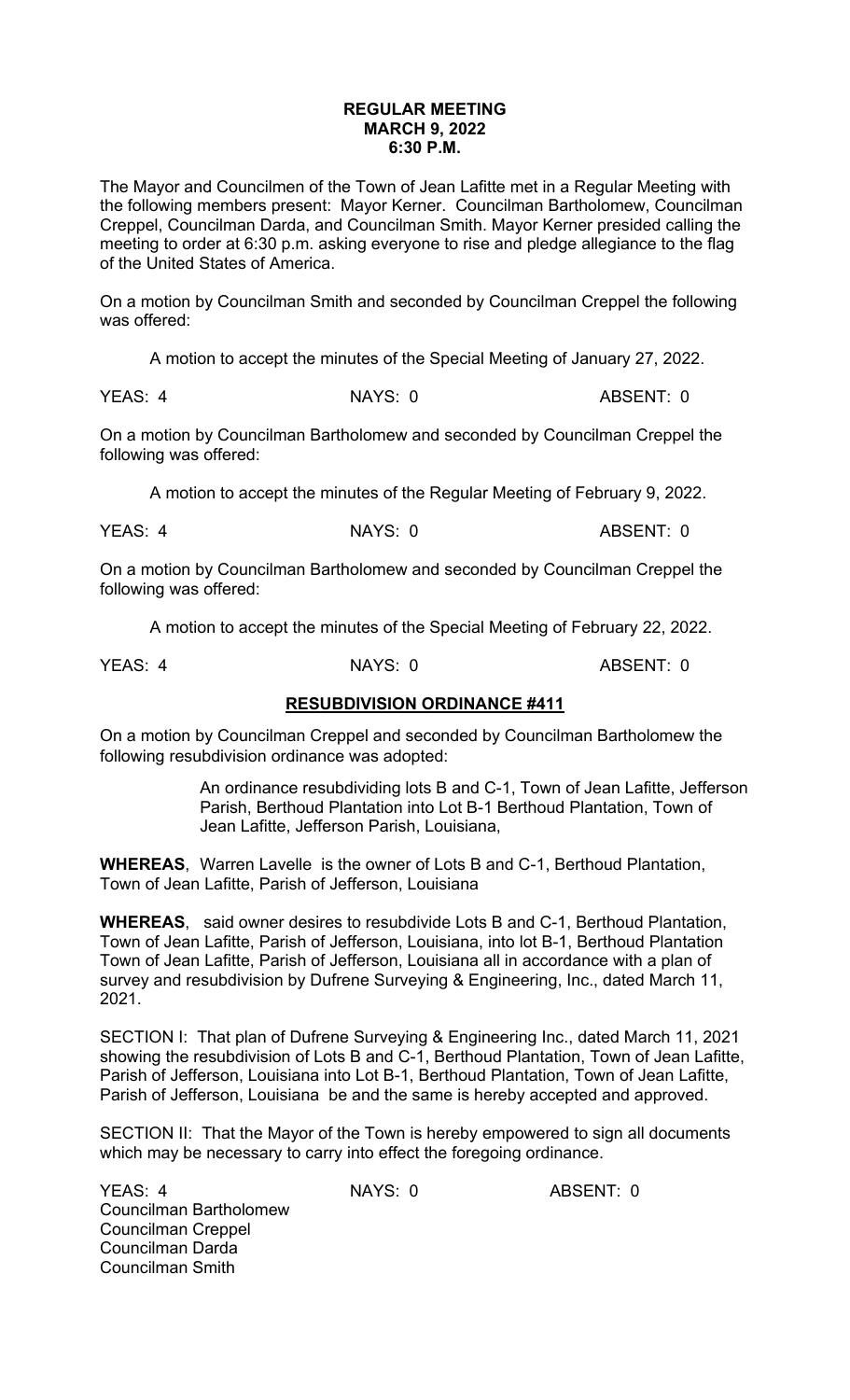#### **RESOLUTION #2241**

On a motion by Councilman Bartholomew and seconded by Councilman Smith the following resolution was adopted:

> A resolution approving the St. Anthony/St. Pius Boat Blessing Festival which will be held on April 29 through May 1, 2022.

WHEREAS, the festival will be held at the St. Anthony Church Hall located at 2685 Jean Lafitte Blvd., Lafitte, LA 70067,

WHEREAS, alcoholic beverages will be sold,

YEAS: 4 NAYS: 0 ABSENT: 0 Councilman Bartholomew Councilman Creppel Councilman Darda Councilman Smith

#### **RESOLUTION #2242**

On a motion by Councilman Creppel and seconded by Councilman Bartholomew the following resolution was adopted:

> A resolution approving Change Order #3 for the Louisiana Wetlands Education Center in the amount of \$108,064.00, increasing the contract from to \$2,467,799 to \$2,575,863 and adding 76 days for Storm Drain Repairs.

WHEREAS, Malin Construction Co, Inc. is the contractor of this project,

WHEREAS, Mayor Timothy Kerner, Jr. has permission to sign any documents pertaining to this resolution,

YEAS: 4 NAYS: 0 ABSENT: 0 Councilman Bartholomew Councilman Creppel Councilman Darda Councilman Smith

## **RESOLUTION #2243**

On a motion by Councilman Bartholomew and seconded by Councilman Creppel the following resolution was adopted:

> A resolution approving a change order for the Lafitte Nature Park Improvement Project from \$20,000 to \$31,000.

WHEREAS, the increase will cover material costs and shortages for the nature trail deck resulting from the 2021 Storm Season and the pandemic.

WHEREAS, Green Tree Inc. is the contractor of this project,

WHEREAS, Mayor Timothy Kerner, Jr. has permission to sign any documents pertaining to this resolution,

YEAS: 4 NAYS: 0 ABSENT: 0 Councilman Bartholomew Councilman Creppel Councilman Darda Councilman Smith

## **RESOLUTION #2244**

On a motion by Councilman Bartholomew and seconded by Councilman Creppel the following resolution was adopted: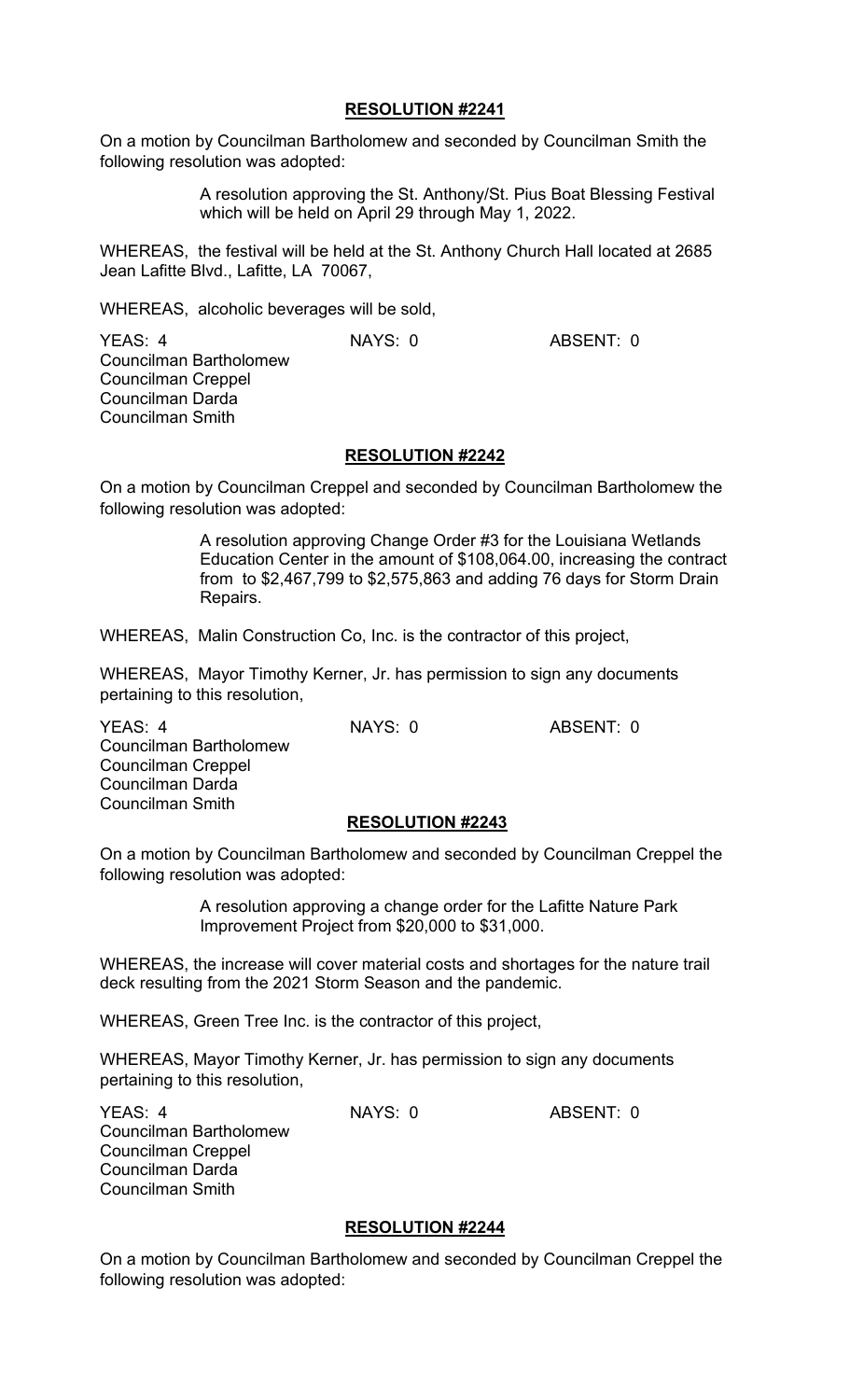A resolution authorizing Mayor Timothy Kerner, Jr. to sign an agreement with the Louisiana Department of Transportation for Project #H.013365 LA 45/LA 303 Rosethorne Path.

WHEREAS, the Mayor has permission to sign all documents pertaining to this project.

YEAS: 4 NAYS: 0 ABSENT: 0 Councilman Bartholomew Councilman Creppel Councilman Darda Councilman Smith

## **RESOLUTION #2245**

On a motion by Councilman Creppel and seconded by Councilman Bartholomew the following resolution was adopted:

A resolution approving the Louisiana Compliance Questionnaire for July 2020 through June 2021.

**SECTION 1.** Adoption of the Louisiana Compliance Questionnaire, is hereby granted.

**SECTION 2.** The Mayor of the Town of Jean Lafitte is hereby authorized to sign and approve any and all documents necessary to give full force and effect to this resolution.

YEAS: 4 NAYS: 0 ABSENT: 0 Councilman Bartholomew Councilman Creppel Councilman Darda Councilman Smith **RESOLUTION #2246**

# On a motion by Councilman Creppel and seconded by Councilman Bartholomew the following resolution was adopted:

A resolution accepting the Jean Lafitte Downtown Sidewalk & Beautification Project Phase 2 as complete.

YEAS: 4 NAYS: 0 ABSENT: 0 Councilman Bartholomew Councilman Creppel Councilman Darda Councilman Smith

## **RESOLUTION #2247**

On a motion by Councilman Bartholomew and seconded by Councilman Smith the following resolution was adopted:

A resolution approving the Jean Lafitte Seafood Festival.

WHEREAS, the festival will be held on Friday, June 10, 2022 and Saturday, June 11, 2022.

WHEREAS, the festival will be held on Town grounds on City Park Drive,

WHEREAS, alcoholic beverages will be sold,

YEAS: 4 NAYS: 0 ABSENT: 0 Councilman Bartholomew Councilman Creppel Councilman Darda Councilman Smith